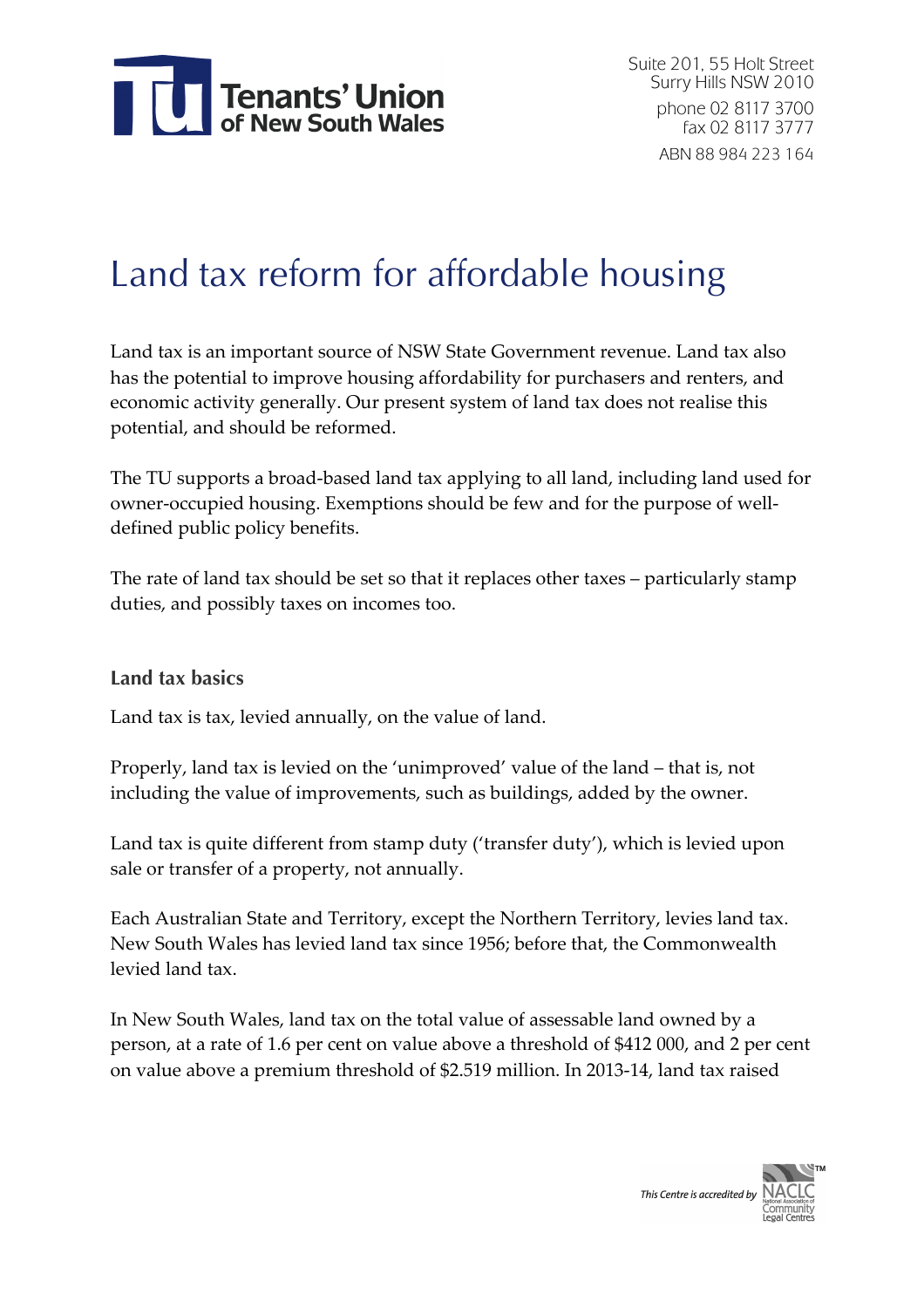\$2.4 billion in revenue for the New South Wales State Government (10 per cent of total State tax revenues; transfer duty raised \$5.9 billion (24 per cent)). 1

#### **Advantages of land tax**

As taxes go, a broad-based land tax has many advantages.

In principle, land tax is a **fair tax**, because:

- The value of land does not derive from the work of its owner. Instead, land values reflect the economic development of the community generally. It is fair to return a share of this value, through tax, to the community.
- Taxing the unearned rewards of land ownership means that the tax burden on work and enterprise can be reduced.

Land tax is an **efficient tax**, because:

- Land tax does not reduce the supply of land. It encourages productive land use.
- Land tax does not discourage dealings in land that are to the advantage of the parties (contrast transfer duty, which can discourage owners from transferring to more suitable housing and penalise frequent movers).
- Land tax is simple to administer and pay.

**Land tax contributes to the affordability of land and housing**, because it discourages speculative land holding. Instead, the land tax liability motivates owners to put land its best use, or sell it to someone else. In this way it also encourages the development of improvements to land, such as new housing, and allows greater rewards for work and enterprise – and so **contributes to economic growth**.

Land tax has practical advantages as a source of revenue for government, because **land tax cannot be evaded** (by its nature, land cannot be hidden or taken out of the jurisdiction) and is **less volatile** than transfer duty.

### **Problems with the present system**

In principle, land tax is simple, fair and efficient, contributing to affordability and productivity. In practice, our present system is defective and does not realise all the advantages of land tax.

The present system is too narrow, because:

• **Owner-occupied housing is exempt from land tax.** The exemption of owneroccupied housing removes 60 per cent of the potential tax base, and encourages speculative holding of land for owner-occupied housing. Because

 <sup>1</sup> NSW State Budget 2014-15, Budget paper No 2.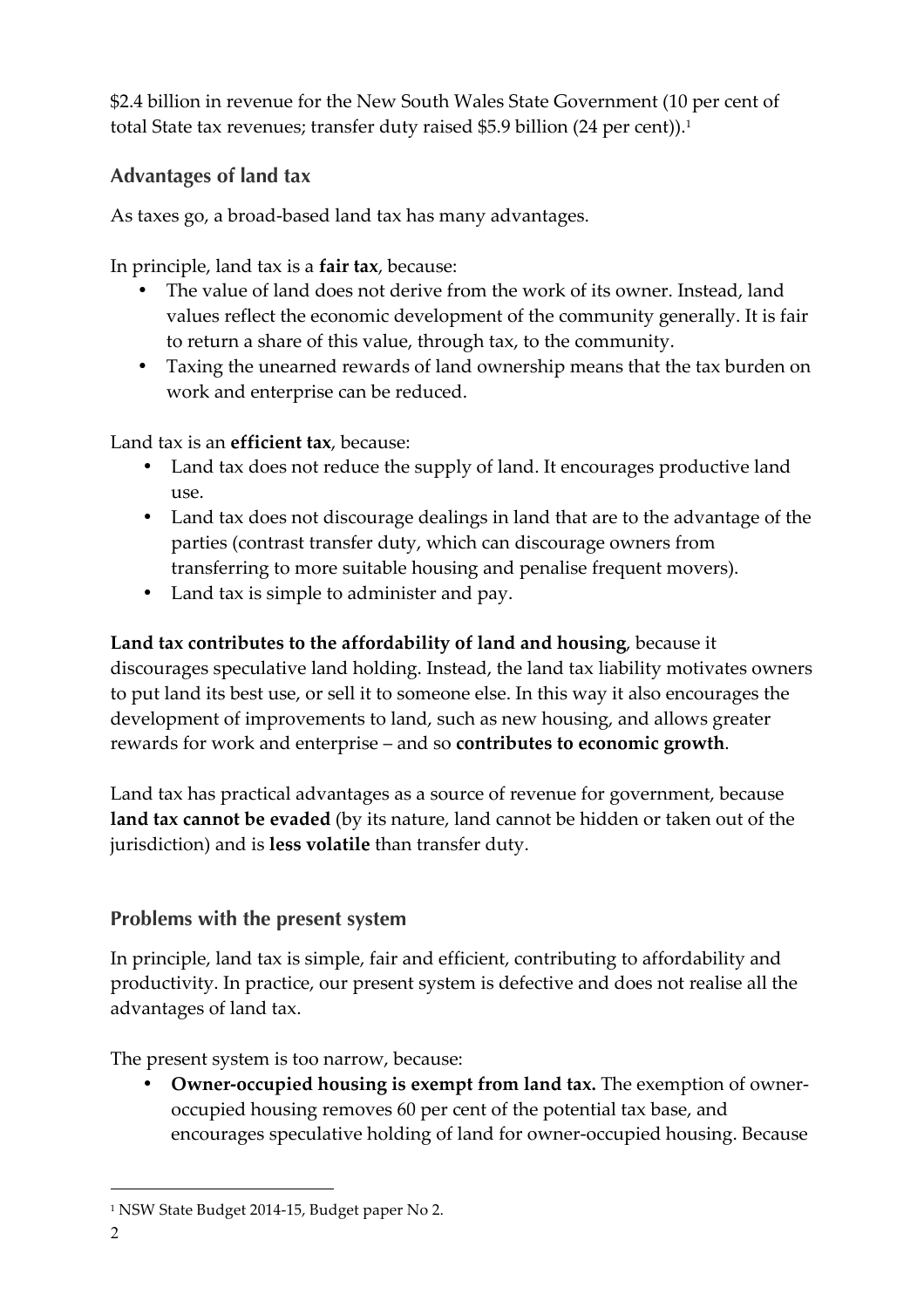land in other uses may be turned to owner-occupation, the exemption encourages speculative holding even where land tax presently applies.

• Other uses of land – **primary production, retirement villages and residential parks for retired persons** – are exempt, which similarly detracts from the advantages of land tax without delivering some other public policy benefit. Two exemptions – for low-cost boarding houses and low-cost inner-Sydney rental housing – do deliver a public policy benefit, because they are available only where the owner provides low-cost housing. The exemptions for retirement villages and residential parks are not subject to such a requirement.

The present structure of land tax rates is also problematic:

- **The threshold is too high \$412 000** is too high to be justified as an exemption for low-cost housing.
- Levying land tax on an owner's **total land values at an increasing marginal rate** discourages large institutions, such as superfunds, from owning residential rental properties. These institutions may otherwise be better able to offer long-term affordable tenancies, and more professional management, than are individual landlords operating on an amateur, speculative basis.

# **A reformed system of land tax**

The TU supports reforming land tax according to the following principles:

- **Broaden the base** in particular, to include land used for owner-occupied housing.
- **Provide few exemptions, for well-defined public policy benefits.** The current exemptions for low-cost boarding houses and low-cost inner-Sydney rental properties should be retained. Other exemptions – if any – should be similarly narrow and well-defined.
- **Reform the rates structure**. This may be done in either of two ways. The threshold could be reduced and a single rate applied to the total value of properties owned. Alternatively, land tax could be levied on properties separately, at increasing marginal rates according to the value per square metre of the land. (This is the method recommended by the Henry Review.)
- **Replace other taxes** in particular, transfer duty. Consideration should also be given to using land tax to reduce or replace taxes on work and enterprise.

Land tax reform can be implemented equitably, by allowing owners who have recently paid transfer duty to credit those payments to their new land tax liabilities. Provision could also be made for low-income owners to avoid hardship by deferring their land tax liabilities to such time as their property is transferred.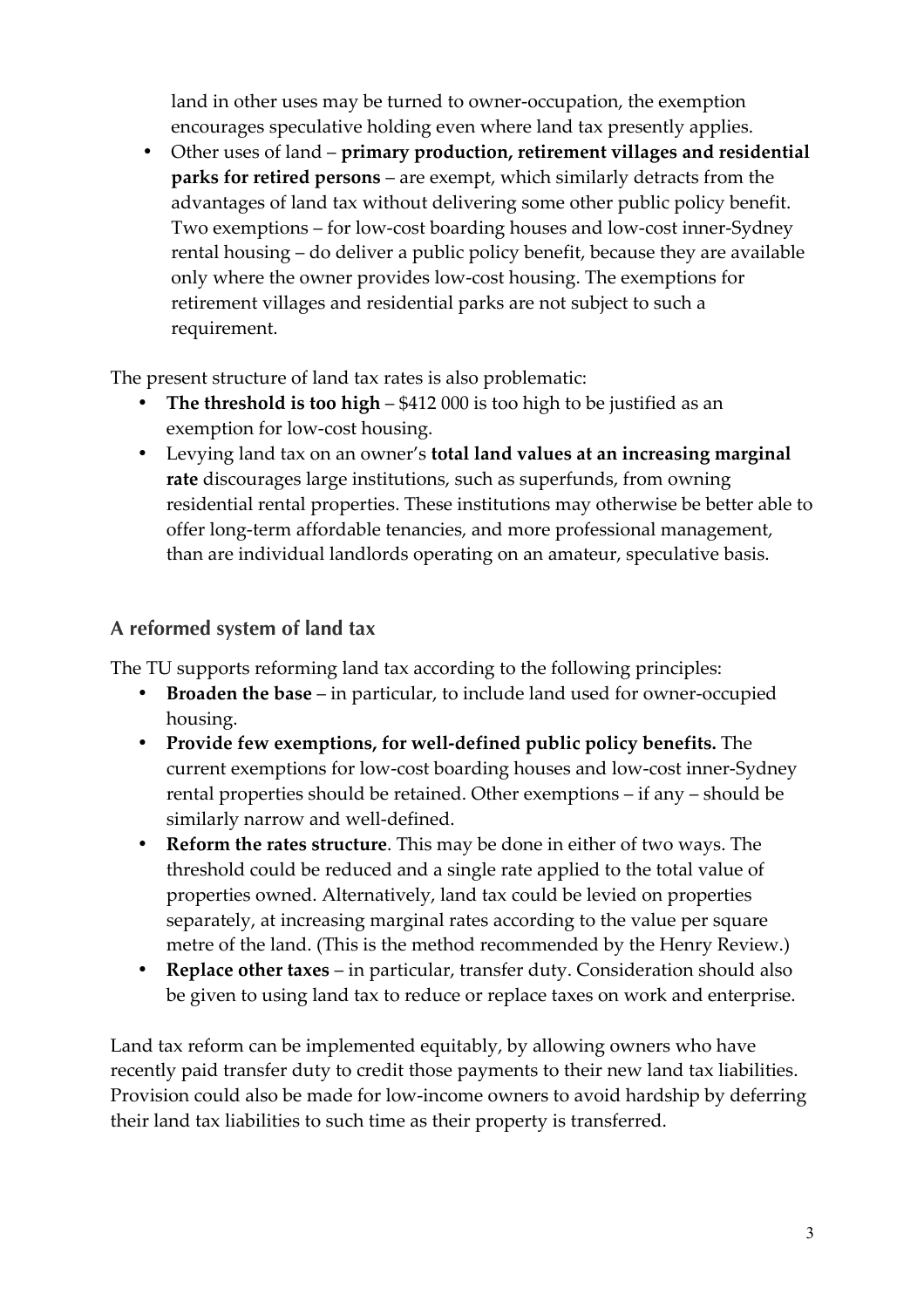### **Support for land tax reform**

Reform for a broad-based land tax is supported by:

- The Australia's Future Tax System Review (**the Henry Review**) which recommended a broad-based land tax levied at increasing marginal rates on land values per square metre. <www.taxreview.treasury.gov.au/content/FinalReport.aspx?doc=html/publica tions/Papers/Final\_Report\_Part\_2/chapter\_c2-1.htm>
- Research by the **Australian Housing and Urban Research Institute** (AHURI) – which modelled the impacts of the Henry Review land tax recommendations, and estimated that average lot values would decline by 5 per cent, and inner city values by 12 per cent. <www.ahuri.edu.au/publications/projects/p80647>
- **Prosper Australia** a non-government organisation inspired by economic justice and leading advocate for land tax reform. <www.prosper.org.au>

# **Tenants and land tax**

Land tax is payable by the owner of land. The *Residential Tenancies Act 2010* (NSW) provides that taxes payable on a rented property must be paid by the landlord (section 40).

Landlords sometimes claim that they pass land tax onto tenants by charging higher rents. This is a dubious claim. Generally speaking, landlords charge what the market will bear. It is unlikely that landlords would charge any less than market rents if land tax were not levied.

It is also unlikely that market rents are pushed up by land tax. Because land tax is payable regardless of whether rental premises are let, the liability tends to encourage landlords to find a tenant and meet the market, and discourage them from holding out for a higher rent. (Contrast a sales tax, which is payable only when an item is sold, and so which permits holding out for a higher price, in effect passing that tax onto the buyer.)<sup>2</sup>

It is true that during the period of a tenancy the operation of market forces may be inhibited by the large costs faced by tenants on moving out. As a result, a landlord may be able to increase the rent above the general market level. The *Residential Tenancies Act 2010* (NSW) provides that a tenant may take proceedings to challenge a rent increase because it is excessive, considering the general market level of rents and other factors (section 44). The TU supports strengthening this provision, to provide that where the increase is greater than the increase in the Consumer Price Index

 <sup>2</sup> G R Putland, 'Why land tax can't be shifted onto tenants', Land Values Research Group blog < http://blog.lvrg.org.au/2011/08/why-land-tax-cant-be-shifted-onto.html>